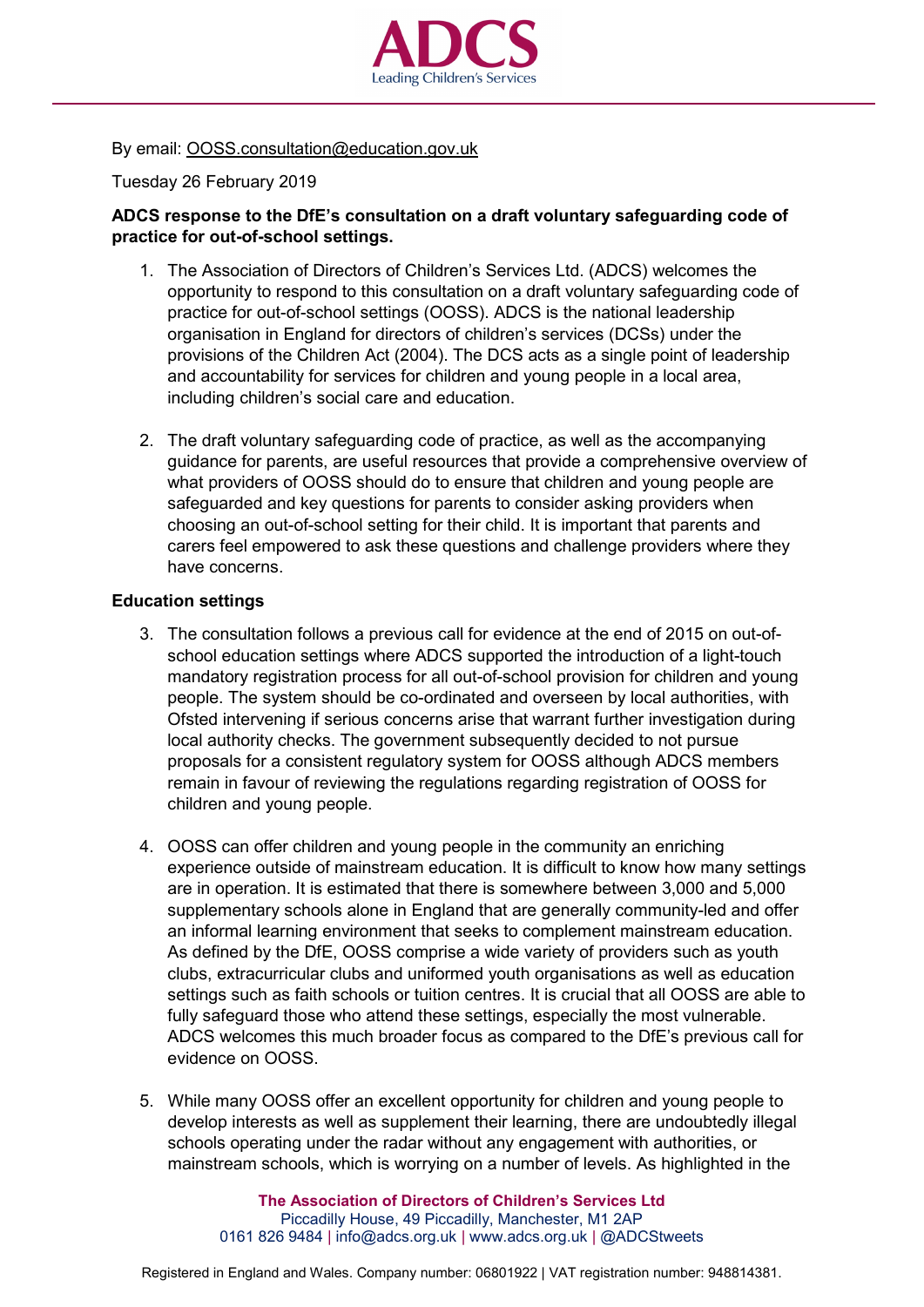

code of practice, some OOSS are run part-time during school hours and used to meet the needs of those who are home educated. However, home education can be used as a cover for parents to send their children to an unregistered tuition centre where in fact they are receiving a full-time education and as such may be operating illegally, as recently demonstrated by the first successful prosecution of an unregistered independent school in London in October 2018.

- 6. OOSS are not currently regulated in the same way as full-time education settings and it is extremely difficult for local authorities or Ofsted to identify all those settings that do operate illegally. Consequently, countless children are put at risk of safeguarding issues such as radicalisation, online threats or abuse and neglect and both the [Casey Review \(2016\)](https://assets.publishing.service.gov.uk/government/uploads/system/uploads/attachment_data/file/575973/The_Casey_Review_Report.pdf) and the [Wood Review \(2016\)](https://assets.publishing.service.gov.uk/government/uploads/system/uploads/attachment_data/file/526329/Alan_Wood_review.pdf) raised concerns over the inability of local authorities to monitor the quality of education or level of risk that children and young people attending these settings face. Ofsted has received reports of nearly 500 suspected illegal schools and ADCS members would welcome legislation that further strengthens the ability of local authorities and the inspectorate to identify OOSS that are operating beyond the bounds of the law.
- 7. The code of practice does not emphasise the importance of providing appropriate content and high quality education in OOSS. The suitability of the learning environment and the curriculum must not be overlooked. In the case of the latter, suitability should be assessed against the purposes of the activity and whether or not it is full or part-time. There is a great deal of difference between an after school club and an unregistered training centre.
- 8. A recent [ADCS survey](http://adcs.org.uk/assets/documentation/ADCS_EHE_survey_analysis_2018_FINAL_web.pdf) of local authorities in England about elective home education found that the number of children and young people known to be home educated has increased by approximately 20 per cent each year over the past five years and many responding local authorities expressed deep concern over their lack of ability to quality assure OOSS that home educated children and young people attend, both in terms of the quality of the educational experience and the safeguarding arrangements.

## **General comments on the voluntary safeguarding code of practice and questions for parents and carers**

- 9. The code of practice is comprehensive and offers best practice guidance for OOSS to follow when updating or creating their safeguarding procedures. Many OOSS, such as extracurricular clubs, should be able to meet the "what I need to do next" points, however, for smaller voluntary groups it may be difficult to meet these standards without additional support. This is not recognised in the draft guidance at this time.
- 10. Local authorities hold a statutory duty in promoting the health, safety, welfare and educational attainment of children and young people in their local area via children's social care and education, yet there is little reference to the role of local authorities in the document. Although the guidance recommends that those who have safeguarding concerns consult NSPCC guidance, it would be preferable if concerns

**The Association of Directors of Children's Services Ltd** Piccadilly House, 49 Piccadilly, Manchester, M1 2AP 0161 826 9484 | [info@adcs.org.uk](mailto:info@adcs.org.uk) | [www.adcs.org.uk](http://www.adcs.org.uk/) | [@ADCStweets](https://twitter.com/ADCStweets)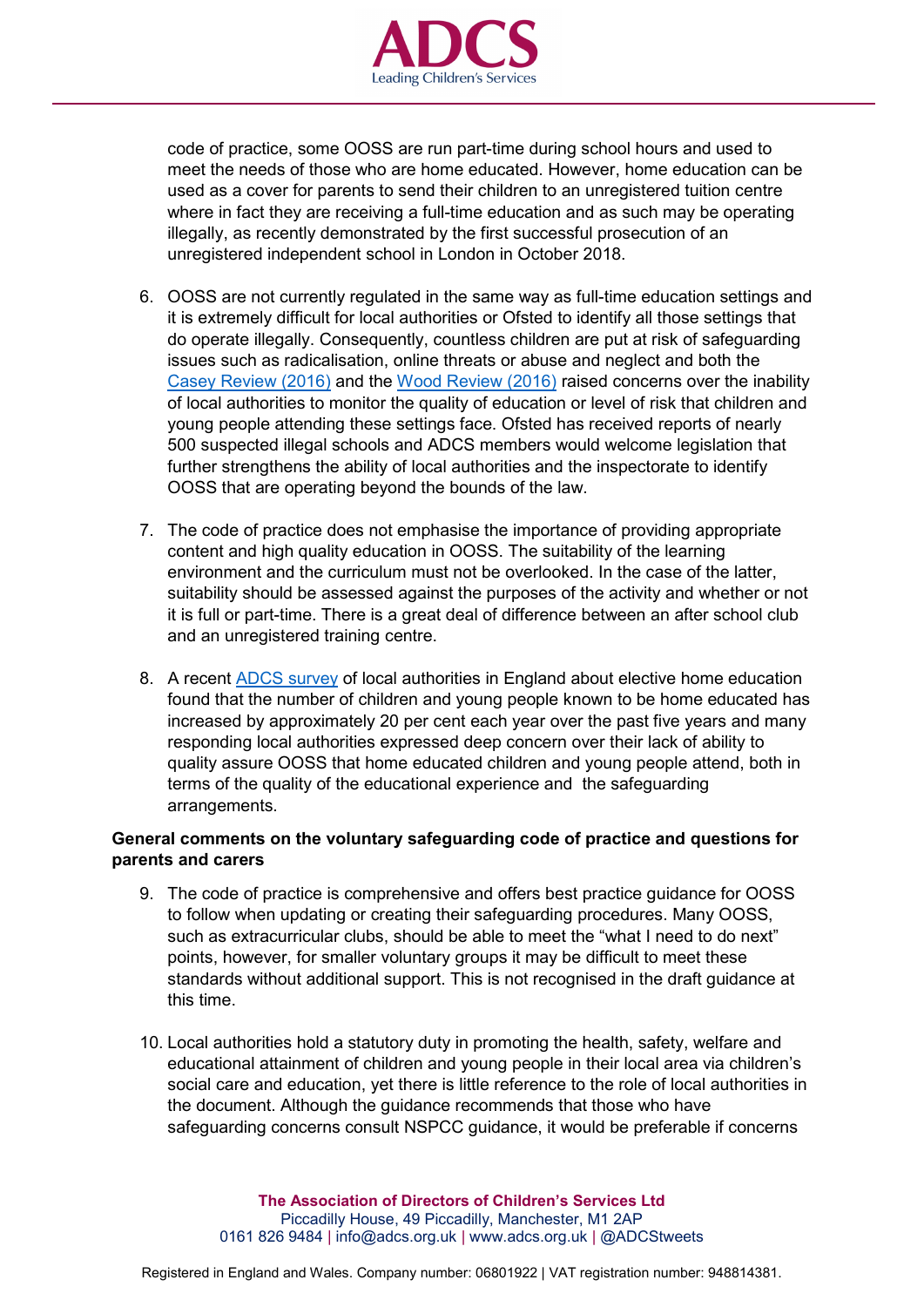

were reported immediately to the LA for further investigation. Any delays in this process could increase risk.

- 11. Due to the length and detail included in the document, many voluntary settings that operate for a morning or evening per week, for example, will be unlikely to follow the code of practice in its entirety. An accompanying more practical short summary document of the code of practice in plainer language, including a list of links to useful resources, would be a welcome addition. Further, providers of religious settings offering education in their own faith may not have English as their first language. It may therefore assist with take up if the code of practice were translated into other languages to accommodate these settings.
- 12. Section 3 of the document, concerning the suitability of staff and volunteers, focuses primarily on paid staff before including detail regarding volunteers. It would be preferable if the emphasis on volunteers appeared at the beginning of this section so that they can easily access vital information, for example that DBS checks are free for volunteers who are not paid. Although we do not know for certain how many OOSS are in operation, it is likely the majority are informal and run by volunteers.
- 13. The inclusion of contextual safeguarding within the guidance is welcome. The guidance references *Working Together to Safeguard Children* for more information and it is important to recognise that harm, particularly in relation to adolescents, can take place outside of the family home or school environment. It would be welcome if further information on contextual safeguarding is included within the code of practice to ensure that providers of OOSS are fully aware of the multiple risks that children and young people could potentially be exposed to, such as the growing threat of radicalisation and other forms of criminal or sexual exploitation by unscrupulous adults.
- 14. Section 2 of the document recommends that all OOSS should have an appropriately trained Designated Safeguarding Lead. This is a useful suggestion and it is essential that OOSS have a designated adult who can appropriately respond to safeguarding issues when they arise, however, it is unclear how all OOSS will be able to fund this training. To meet these and other safeguarding requirements of OOSS, additional funding should be made available by central government and could be disseminated by local authorities.
- 15. The safeguarding checklist at the end of the document is very useful and should act as a valuable reference tool for all providers of OOSS.
- 16. ADCS welcomes the list of suggested key questions for parents to ask when considering OOSS for their child. Although the questions seem reasonable, there could be a greater focus on health and safety issues. Rochdale MBC's *[Safe After](https://www.ourrochdale.org.uk/kb5/rochdale/directory/service.page?id=239kpyAw3mE)  [School Campaign,](https://www.ourrochdale.org.uk/kb5/rochdale/directory/service.page?id=239kpyAw3mE)* for example, includes questions useful for parents to ask providers which could be incorporated into the list of safeguarding questions. However, responsibility for ensuring the safeguarding of children and young people in these settings should not rest solely with parents. As already detailed, ADCS would

**The Association of Directors of Children's Services Ltd** Piccadilly House, 49 Piccadilly, Manchester, M1 2AP 0161 826 9484 | [info@adcs.org.uk](mailto:info@adcs.org.uk) | [www.adcs.org.uk](http://www.adcs.org.uk/) | [@ADCStweets](https://twitter.com/ADCStweets)